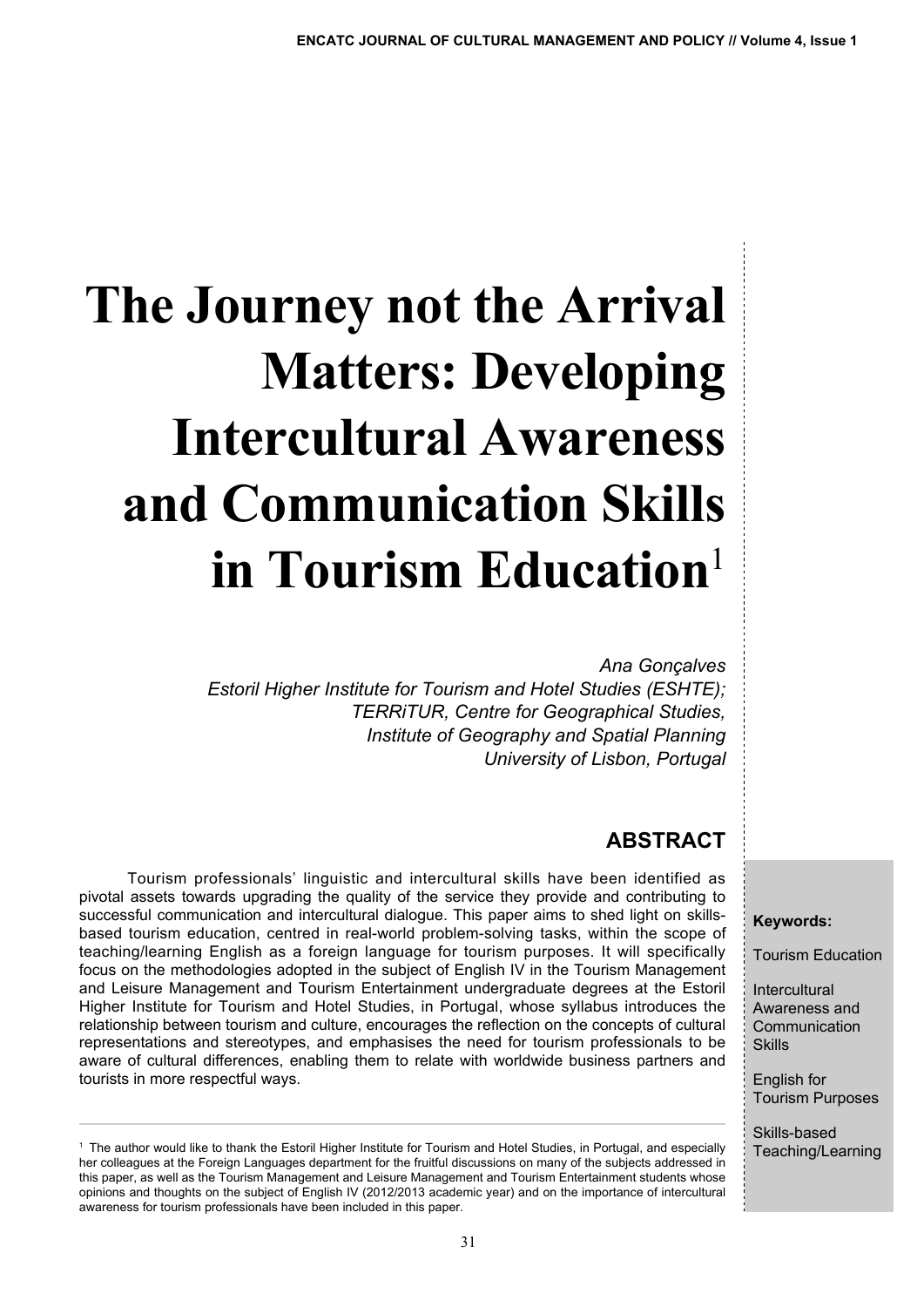### **Introduction**

According to the seminal insight offered by Gavin Jack and Alison Phipps, "tourism matters because it provides both a lens onto and an energy for relationships with everyday life" (2005: 1). Hence the relevance of "tourism's contribution to mutual understanding and respect between peoples and societies" addressed in the *Global Code of Ethics for Tourism* (UNWTO, 2001: 4). Indeed, the mundane practices promoted by tourism exchanges foster social interaction and may contribute to cultural diversity as an essential dimension of intercultural dialogue (UNESCO, 2009). On the other hand, these same practices may, to a certain extent, challenge commodification and cultural standardisation,

frequently pointed out as predicaments of the activities conducted by tourism under the auspices of globalisation (Richards & Wilson, 2006).

Therefore, it is mandatory that tourism stakeholders develop intercultural awareness and communication skills so that they can relate with, understand and respect other cultures and behaviors. Thus, this paper advocates that tourism education should be guided by more holistic, humanistic (Krippendorf, 1999) and engaging principles and practices. These should facilitate the development of specific skills that equip tourism professionals with the necessary knowledge and expertise to better interact with tourists, hosts and business partners from different cultural, ethnic and religious backgrounds. The practice of empathy and respect, quintessential values in any (inter)cultural relationship, contributes to cultural and social sustainability – a buzzword in tourism activities nowadays,

though more frequently endorsed with regard to environmental and economic issues – and enables individuals not to lose sight of what brings them together: their common humanity.

Following a brief overview on the development of tourism studies, an area that has been gathering momentum in higher education in the past decades, this paper focuses on the training and education of future tourism professionals, usually regarded as privileged mediators between tourists and host communities and those who play a major role in the promotion and preservation of tourism destinations' cultural heritage and cultural diversity: the human capital that will make the difference in the future of tourism and hospitality (Bergsma, 2000). Apart from general content-based knowledge and specific

 $\zeta$   $\zeta$ PAPER FOCUS paper focuses on the training and education of future tourism professionals, usually regarded as privileged mediators between tourists and host communities."

training in subjects related to the tourism context, the development and improvement of the linguistic and intercultural skills of professionals in the sector have been clearly identified as pivotal assets towards upgrading the quality of the service they provide and contributing to successful intercultural dialogue. Thus, stemming from the author's experience as a lecturer at the Estoril Higher Institute for Tourism and Hotel Studies (ESHTE), in Portugal, this paper aims to shed light on the teaching methodologies and practices adopted in the subject of English IV in the 3-year undergraduate degrees in Tourism Management and Leisure Management and Tourism Entertainment. The English IV syllabus introduces the relationship between tourism and culture, encourages the reflection on the concepts of cultural representations

> and stereotypes, and emphasises the need for tourism professionals to be aware of cultural differences (including customs, verbal and body language, religion and food habits), enabling them to relate with people from different parts of the world, in more respectful ways. In this context, this paper will draw on the findings of skills-based teaching/learning, centred in realworld problem-solving tasks, which contributes to examine the author's teaching practices and students' learning experiences that are developed in the scope of English as a foreign language for the specific purposes of tourism.

> In a nutshell, this paper seeks to encourage food for thought on the development of intercultural awareness and communication skills in tourism education, especially since the education and training of future tourism professionals is perceived as a point of departure to "a hospitable welcome" (UNWTO, 2001: 4).

## **Tourism Education**

Tourism is "one of the largest and fastest-growing economic sectors in the world", corresponding to 9% of the world's GDP, including its direct, indirect and induced impacts, and employing 1 out of 11 people worldwide (UNWTO, 2013: 2). Whereas there were 25 million international tourists in 1950, in 2012 there was slightly more than one billion (UNWTO, 2013: 2), and in 2030 this number is expected to rise up to 1.8 billion tourists (UNWTO, 2011: 5). This year, in particular, the United Nations World Tourism Organization expects world tourism to grown on average 3% to 4% which, in the case of Europe, will depend largely on the economic recovery of European countries, with tourism playing "a key role as a tool for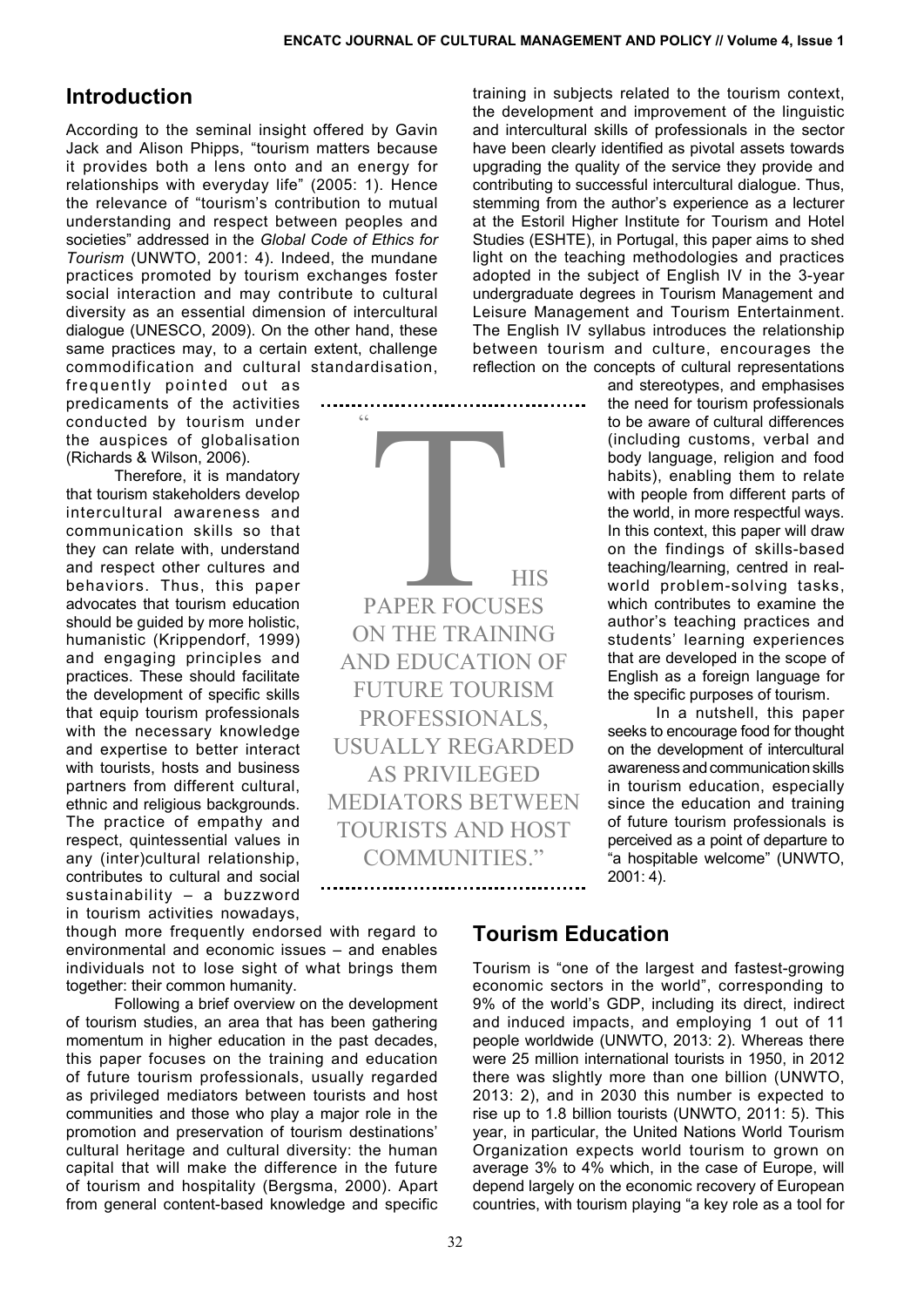economic development and job creation within Europe and worldwide" (ETC, 2013).

In Portugal, the *National Strategic Plan for Tourism*, published in 2007 for the 2006-2015 period and later revised for the 2013-2015 period (Turismo de Portugal, 2013a), stresses the importance of the tourism sector as a wealth generator and job creator for the country, corresponding to 9,2% of the Portuguese GDP and 8% of the working population (Turismo de Portugal, 2007, 2013a, 2013b). Between 2010 and 2011, tourism experienced an 11.3%

 $\zeta$   $\zeta$ 

growth in Portugal and 9.4% between 2011 and 2012. In 2012 the country hosted almost 14 million tourists, out of which 56% were from international markets<sup>2</sup> (Turismo de Portugal, 2012, 2013b). This number has been influenced by the impacts of the Arab Spring manifestations, protests, and riots initiated in December 2010, as many international tourists that used to go to countries like Egypt, Tunisia, Morocco, or Turkey, for instance, are now choosing other Mediterranean countries like Spain, Italy, Greece, and Portugal for their holidays (Nunes, 2013). Indeed, Portugal has been distinguished with different awards by the World Travel Awards Europe in recent years, such as the best European golf destination in 2012 and 2013.<sup>3</sup>

The strategic vision for the country is that Portugal should become "one of the fastest-growing destinations in Europe, driven by a value proposal based on the country's distinctive and innovative characteristics" (Turismo de Portugal, 2007: 5) and the qualification of human resources is a major concern in this context (Turismo de Portugal, 2007, 2013a). Human resources policy should focus on the improvement of professionals' qualifications and competencies through on-

AORE HOLISTIC and pragmatic education is privileged with **GREATER FOCUS ON** problem-solving and task-based learning, not only in on-site classes, but also in the need for students TO CONTACT WITH THE SECTOR'S **PROFESSIONALS** and with tourists THROUGH INTERNSHIP periods."

competitiveness of the tourism offer (Turismo de Portugal, 2013a).

Tourism is a transdisciplinary area that brings together many different fields of expertise – economics, management, foreign languages and cultures, ICT, sociology, psychology, history, geography, among others. As a field of study, its origins date back to a technical/vocational interest in areas such as hotel operations and catering, leisure and recreation, experienced in the second half of the  $20<sup>th</sup>$  century (Butler, 1999; Airey, 2005; Fidgeon, 2010), boosted

by increasingly service and knowledge-base economic restructuring (Fidgeon, 2010: 700) and the progressive awareness to cater for the demands of new consumerist profiles. As Amoah and Baum put it: "the tourism industry is a labour-intensive service industry, dependent for survival (and at best, competitive advantage) on the availability of good quality personnel to deliver, operate, and manage the tourist product. The interaction between the tourist and tourism industry personnel is an integral part of the total tourist experience" (1997: 5).

Higher education tourism programmes, which are characterised "by a focus on specific occupational skills" (Inui et al, 2006: 26), first appeared in the 1960s in Europe and rapidly developed to other parts of the world. These programmes are frequent. In Portugal, it was in the 1990s that undergraduate courses experienced an increase in higher education. Nowadays, different higher education institutions, both at the polytechnic and university levels, offer tourismrelated degrees, namely general tourism degrees and degrees in hotel management, but few are those which offer courses in more specific areas of tourism, such as leisure management or tourism information, or that specialise only in tourism studies, exception

job training, in order to contribute to enhancing the quality of the service they provide and the made to the Estoril Higher Institute for Tourism and Hotel Studies (ESHTE) and the Higher Institute of

<sup>&</sup>lt;sup>2</sup> In 2012, the most significant tourist generating countries for Portugal were the UK (16,8%), Spain (15,8%), Germany (10,6%), France (9,6%), Brazil (6,5%) and others (40,7%) (Turismo de Portugal, 2013b).

<sup>3</sup> Other awards include the Algarve as Europe's leading beach destination (in 2012 and 2013) with different types of accommodation also being distinguished in this region (Villa Joya as Europe's Leading Boutique Hotel in 2005 and 2006 and as Europe's Leading Boutique Resort, from 2009 to 2013; Hotel Quinta do Lago as Europe's Leading Golf Resort, in 2013; Conrad, Algarve as Europe's Leading Luxury Resort, in 2013; Martinhal Beach Resort & Hotel as Europe's Leading Villa Resort, in 2012 and 2013); Madeira as Europe's leading island destination (in 2013), and Lisbon as Europe's Leading Destination (in 2009), Europe's Leading Cruise Destination (in 2009) and Europe's leading citybreak destination (in 2009, 2010 and 2013) (in *World Travel Awards* [Online]).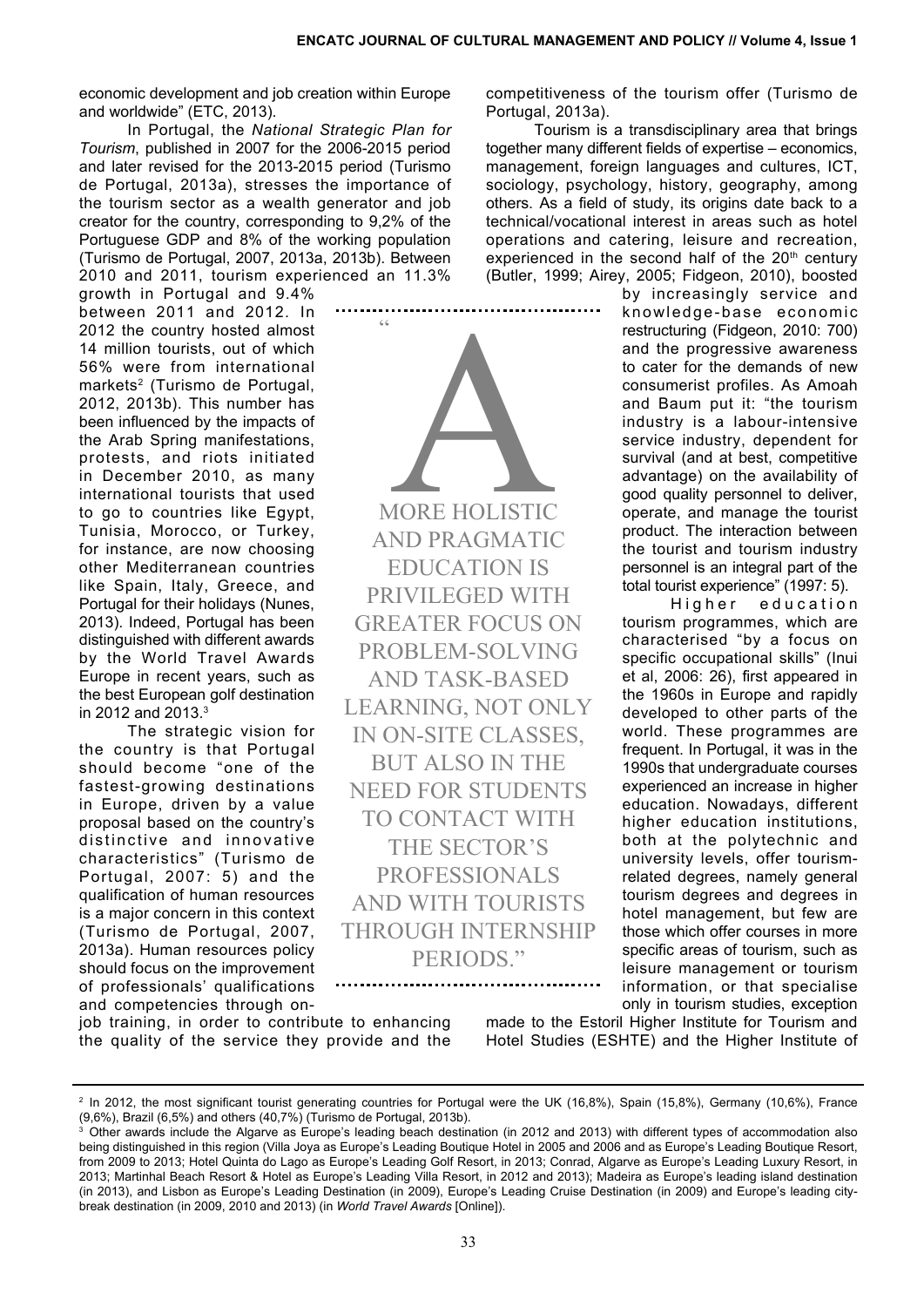Tourism and Hospitality at Guarda's Polytechnic Institute.

There has been an increasing need to bridge the gap between higher education course providers and tourism stakeholders so as to understand the industry's requirements and demands and cater for these in course design. A more holistic and pragmatic education is privileged with greater focus on problemsolving and task-based learning, not only in on-site classes, but also in the need for students to contact with the sector's professionals and with tourists through internship periods. This also allows students to have a more realistic perception of how the market works and how they can apply the knowledge they acquire in their degree at the service of the industry and of tourists' preferences. Moreover, many subjects/ classes are taught by individuals who work in the industry and have some expertise in a specific field/ area, which also contributes to the development of closer links between tourism education and the market.

Employability is one of the reasons why tourism studies motivate students, especially when the number of tourists in the world has been experiencing steady growth. Besides, students can relate directly to the subjects of study since all individuals experience, at some point or another in their lives, the condition of tourists and this allows students to bring everyday life experiences into class, either their own or those of friends and relatives.

However, according to Airey, "tourism is a victim of its own success", because "the very things that have made it successful, particularly its vocationalism and multidisciplinarity, are the very things that may stand in the way of its full development and recognition as a serious field of study" (2004: 14), since it may be considered a broad and all-encompassing activity. On the other hand, the fact that tourism is often considered as an "industry" or an "economic sector", rather than a group of activities, contributes to a rather myopic understanding of tourism as a source of income, revenue and profit. However, its human dimension and social and cultural turn should constitute an increasing focus of attention, both from researchers and practitioners, especially since tourism professionals are considered "philosophic practitioners" who need to acquire a broad range of knowledge to be able to *see the big picture* of the "complex world of tourism", at the same time that they have the ability to "recognise the partiality of the world of operations and technical problem solving" (Tribe, 2002).

# **Intercultural Awareness and Communication Skills in Tourism**

As we have seen earlier, the number of people travelling worldwide has exponentially increased in the past decades, which has created more and diversified opportunities for cross-cultural verbal and non-verbal communication. However, not only tourism has contributed to increased mobility; these opportunities also stem from other types of movement, which include business workers, migrant workers, international students and teachers<sup>4</sup>, refugees and asylum seekers, immigrants, among many others (Graddol, 2006: 29).

For higher education students, in particular, the fact that student exchange programmes between institutions are growing and "students from many different cultures come together to live and learn" (Holmes & O'Neill, 2012: 707) or that they are often encouraged to take an internship abroad, not to mention that are likely to establish relationships with people from many different cultural backgrounds when they enter the labour market, creates the need for them to develop/improve their intercultural awareness and communication skills. Arguably, developed intercultural competence can "increase students' future employability on the labour market"<sup>5</sup> (Stier, 2006: 9).

According to Spitzberg and Changnon, intercultural competence is "the appropriate and effective management of interaction between people who, to some degree or another, represent different or divergent affective, cognitive, and behavioural orientations to the world" (2009: 7). Intercultural competence includes attitude, knowledge, interpretation and relating skills, discovery and interaction, as well as critical cultural awareness (Byram, 1998). For Stier (2004, 2006), intercultural competence is divided into *content-competence*, meaning the knowledge about the history, language, customs, and traditions of a given place, and *process-competence*, that is, the dynamic character of intercultural competence that can be divided into intra- and interpersonal competences (Stier, 2006).

> Intercultural competence is perceived as the ability to see and understand differences in one's own and other people's cultures and countries, accept them, and accordingly react in conversation and behavior. Intercultural

<sup>4</sup> Especially due to the reinforcement of European mobility and cooperation programmes in the past few years, both for students and teachers – Comenius, ERASMUS, Grundtvig, Leonardo da Vinci, Study Visits, among others.

<sup>5</sup> The *ICOPROMO – Intercultural Competence for Professional Mobility* project focused precisely on contributing to the development of strategies that would promote young professionals' intercultural awareness in association with language learning [Online]. This project was managed by the Centre for Social Studies at the University of Coimbra, in Portugal, and funded by the Leonardo da Vinci programme between 2003 and 2006.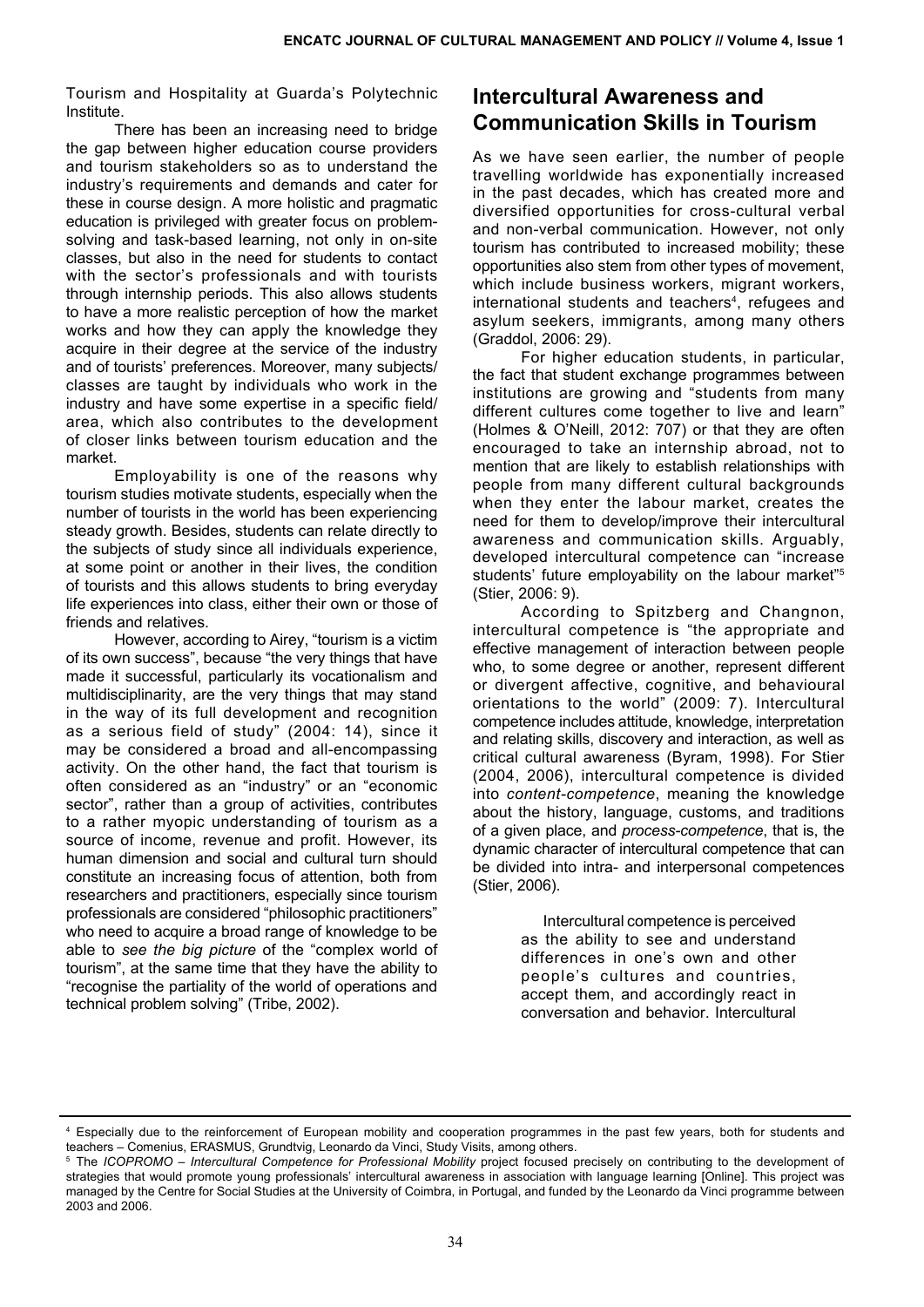competence involves treating people in a way that is not offending, scornful, or insulting to the members of other cultures. At the same time, it includes the knowledge of one's own nation and culture, awareness of their value, their preservation, and development (Luka et al, 2013: 3).

More specifically, intercultural encounters bring to the fore differences not only with regard to verbal communication and paralanguage (intonation, pitch, rate, register, and fluency), which depend on the language of communication, but also in relation to non-verbal communication, including body language (facial expressions, different gestures –

greeting, farewell, insulting, and beckoning gestures, for instance), movement, ways of dressing, and attitudes.

Since tourism is a "highly international and intercultural oriented business" (Sangpikul, 2009: 13), "tourism specialists must possess a high level of professional-language competence and interculturalcommunication skills, which would allow them to operate in versatile sociocultural contexts, including a multicultural environment" (Luka et al, 2013: 2). The ability to communicate in foreign languages in the right register and the understanding of the cultural baggage languages carry will enhance the performance of those working in tourism. Indeed, one's *linguistic capital* (Bourdieu, 1992) engenders knowledge acquisition and cross-cultural understanding, fosters social integration and cohesion, and stimulates the symbolic empowerment of individuals. Moreover, the command of

different foreign languages (plurilinguism) triggers economic benefits, employability and facilitates the mobility of people and businesses.

 $\zeta$   $\zeta$ **ABILITY TO MANUNICAT** ability to communicate in foreign languages in the right register and the understanding of the cultural baggage languages carry will enhance the performance of those working in tourism."

## **English Language Teaching/ Learning for Tourism Purposes in Higher Education**

Foreign language learning is mandatory for any tourism professional, especially English, which is increasingly understood as *the* global language<sup>6</sup> (Crystal, 2003) for communication among people from different countries, and in many cases, as second language rather than a foreign language. Hence Coleman's understanding of English as a Foreign Language (EFL) as a misnomer, "whose acquisition is a social and economic necessity, akin to ICT skills and a driving licence" (in Coleman & Klapper, 2005: 5). In fact, from EFL teaching/learning we are increasingly moving to an ELF (English as

> a Lingua Franca) (Jenkins, 2007; Mauranen & Ranta, 2009; MacKenzie, 2013) reality.

Although learning English is important in any area of business, it is imperative in tourism activities which bring together many people from different countries – tourists, tourism professionals and local communities. In the Portuguese tourism context, learning the English language is even more relevant when the first generator of tourists for the country is the UK and there has also been a rise in the number of US tourists (Turismo de Portugal, 2013b).

One of the challenges of teaching/learning EFL for tourism purposes in higher education is the fact that students need to develop multiple skills, which include not only communicative ones in this foreign language, but also a more general understanding of areas that have a direct impact on their professional performance, that is, content-based knowledge about tourism activities, in addition to a more familiar understanding of specific tourism-related situations

with tourists from different cultural and ethnic backgrounds (Gonçalves in Hussin et al, 2010: 127).

 $6$  English is the second most spoken language in the world, when considering native speakers and second language speakers, after Standard Chinese (*Ethnologue*). These estimates do not include, however, speakers of English as a foreign language, whose number is more difficult to determine, although they may ascend to 1.5 billion speakers.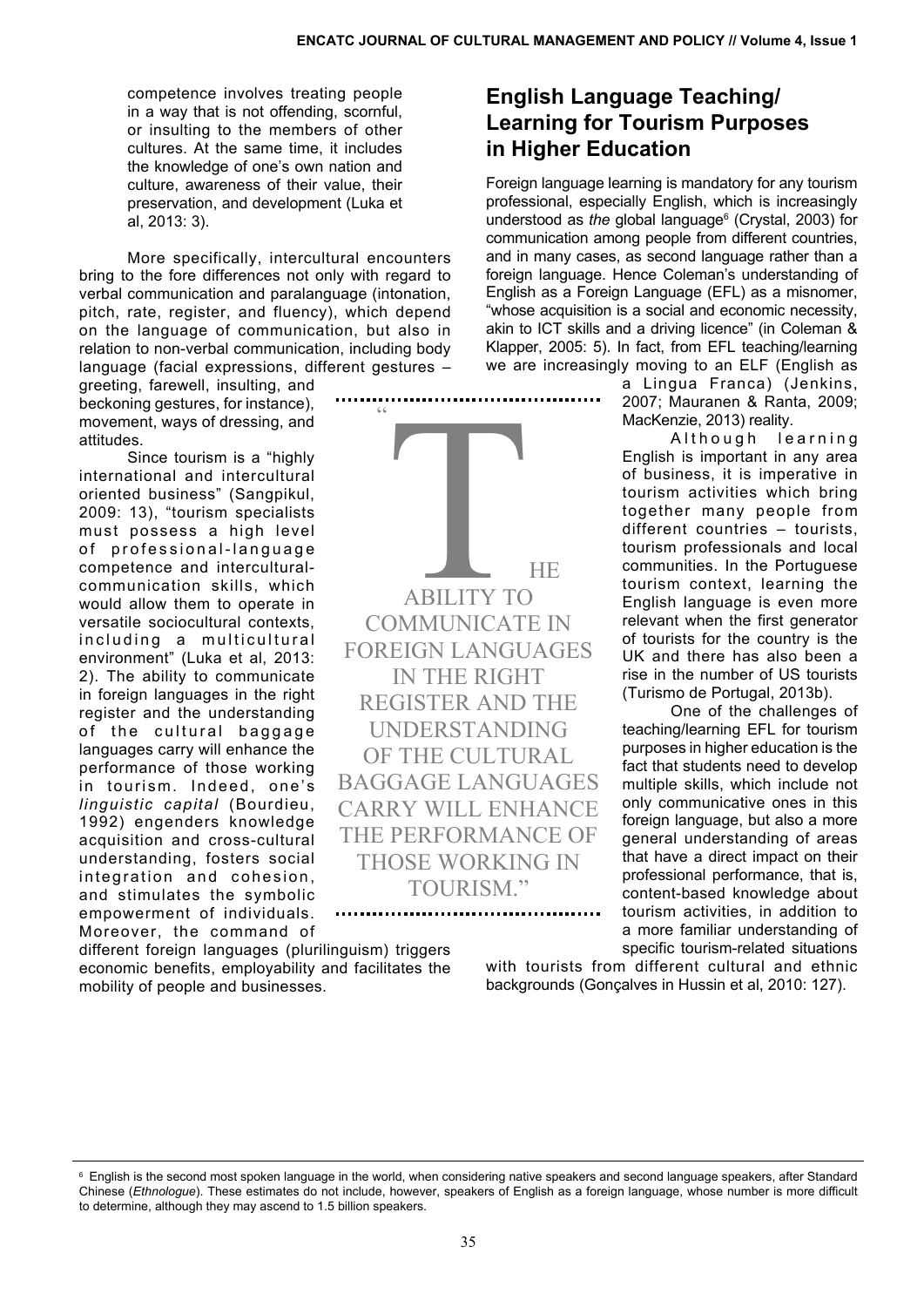# **The Challenges of Foreign Language Teaching/Learning at ESHTE**

The Estoril Higher Institute for Tourism and Hotel Studies (ESHTE) is a state polytechnic higher education institute in Portugal, founded in 1991, that trains future professionals in the areas of tourism and hospitality. It offers 1-year postsecondary Technological Specialisation Courses<sup>7</sup>, 3-year undergraduate degrees<sup>8</sup> (1<sup>st</sup> Cycle), different Postgraduate and Advanced Training courses<sup>9</sup>, 2-year Masters degrees<sup>10</sup> ( $2<sup>nd</sup>$  Cycle) and a 3-year PhD in Tourism, in association with the Institute of Geography and Spatial Planning, at the University of Lisbon. All courses have a significant practical component, not only in the way different subjects are taught, but also in the compulsory internship of four months for Technological Specialised Courses and of five to eight weeks at the end of the second and the third years of the undergraduate degrees (with the exception of Tourism Management, which only has an internship period at the end of the third year). What distinguishes tourism studies at ESHTE from other institutions in Portugal is the fact that ESHTE is the only tourism-dedicated higher education institution in the country and while most institutions offer general tourism degrees, ESHTE offers specific degrees in the areas of tourism and hospitality.

With regard to foreign language teaching in the 3-year undergraduate degrees, students can choose from five foreign languages to study: English, French, German, Italian and Spanish. In Cookery and Food Production students must choose only one foreign language which they will study in the first year alone; in Tourism Management and Hotel Management students choose two foreign languages which they will study in the first two years of the course; and in Tourism Information and Leisure Management and Tourism Entertainment students also choose two foreign languages, but they will study them all throughout the three years of their courses. While the first semester in most of these language classes corresponds to an A1 level (according to the 2001 *Common European Framework of Reference for Languages*<sup>11</sup> [CEFR],

by the Council of Europe), English is the only foreign language whose first semester corresponds to a B1.1 level. There are, however, a number of challenges that both foreign languages teachers and students face at ESHTE. On one hand, some courses do not offer foreign language training in all semesters, only in the first two (as in the case of the degree in Cookery and Food Product) or in the first four (as the degrees in Tourism Management and Hotel Management), which is clearly insufficient for students to learn/improve their knowledge in a foreign language, in addition to the fact that the year in which they do not have foreign language classes is precisely the year that precedes their entrance in the labour market. On the other hand, and certainly the most unfavourable aspect in foreign language teaching at ESHTE is that, apart from the degree in Tourism Information, on-site classes take place only once a week for a period of two hours. This is particularly inexpedient when semesters are only fifteen weeks long (equivalent to a total of thirty hours in a language subject), and out of these some classes are engaged with oral and written assessment. Not to mention that each group has, in general, twenty to thirty students of mixed proficiency linguistic levels<sup>12</sup>, which puts at stake the quality of teaching/learning and demands considerable effort to integrate all students in active class activities.

These have been the results of unsound adaptation and misinterpretation of the Bologna Declaration, which has sought to facilitate the readability, comparability, and mobility of/between degrees in the European Higher Education Area (European Ministers of Education, 1999). Pre-Bologna 4-year courses have been contracted into three years with different subjects being subjected to an altogether erosion from the curricula or to a significant reduction in the number of on-site learning hours per week, as it was the case of language classes, and academic years have been adapted to semesters guided by an assessment-oriented calendar, which reduces the opportunities of learning interaction with/among students. In addition, neither teachers, nor students have been trained/prepared to deal with these changes and to understand how they should adapt their practices to the principles introduced by the European Credit Transfer System (ECTS) and by the *Common* 

<sup>7</sup> In the areas of Nature and Adventure Tourism, Gastronomy and Culinary Arts, F&B, Safety and Food Hygiene, Hotel Reception, and Nautical Tourism, the latter in association with the *Escola Superior Náutica Infante D. Henrique*, a higher education institute in Portugal that specialises in Nautical Studies.

<sup>&</sup>lt;sup>8</sup> Licenciatura in Portuguese. In Tourism Management; Leisure Management and Tourism Entertainment; Tourism Information; Cookery and Food Production; and Hotel Management. All these courses are organised in 6 semesters.

<sup>9</sup> In the areas of Spas and Wellness, Cultural Tourism Management, Tourism Entrepreneurship and Innovation, Geographic Information Systems applied to Tourism, and Commercial Aviation in partnership with Gestair Flying Academy, among others.

<sup>&</sup>lt;sup>10</sup> In Innovation in Culinary Arts; Food Quality and Safety in Catering; Tourism, with three branches: Events' Management, Strategic Management of Tourism Destinations, and Planning and Management of Nature and Adventure Tourism; and Tourism and Communication, in association with the Institute of Geography and Spatial Planning and the Faculty of Letters, both at the University of Lisbon.

<sup>11</sup> The *Common European Framework of Reference for Languages* establishes a three-level global scale of language learning – Basic User, Independent User, and Proficient User – corresponding to six levels of progression – A1 (Breakthrough), A2 (Waystage), B1 (Threshold), B2 (Vantage), C1 (Effective Operational Proficiency), and C2 (Mastery).

Students are not subjected to an initial placement test that would determine their linguistic level and place them in a group accordingly. Instead, at the time of enrolment students are informed that they should choose English only if they have already completed five years of learning in the language.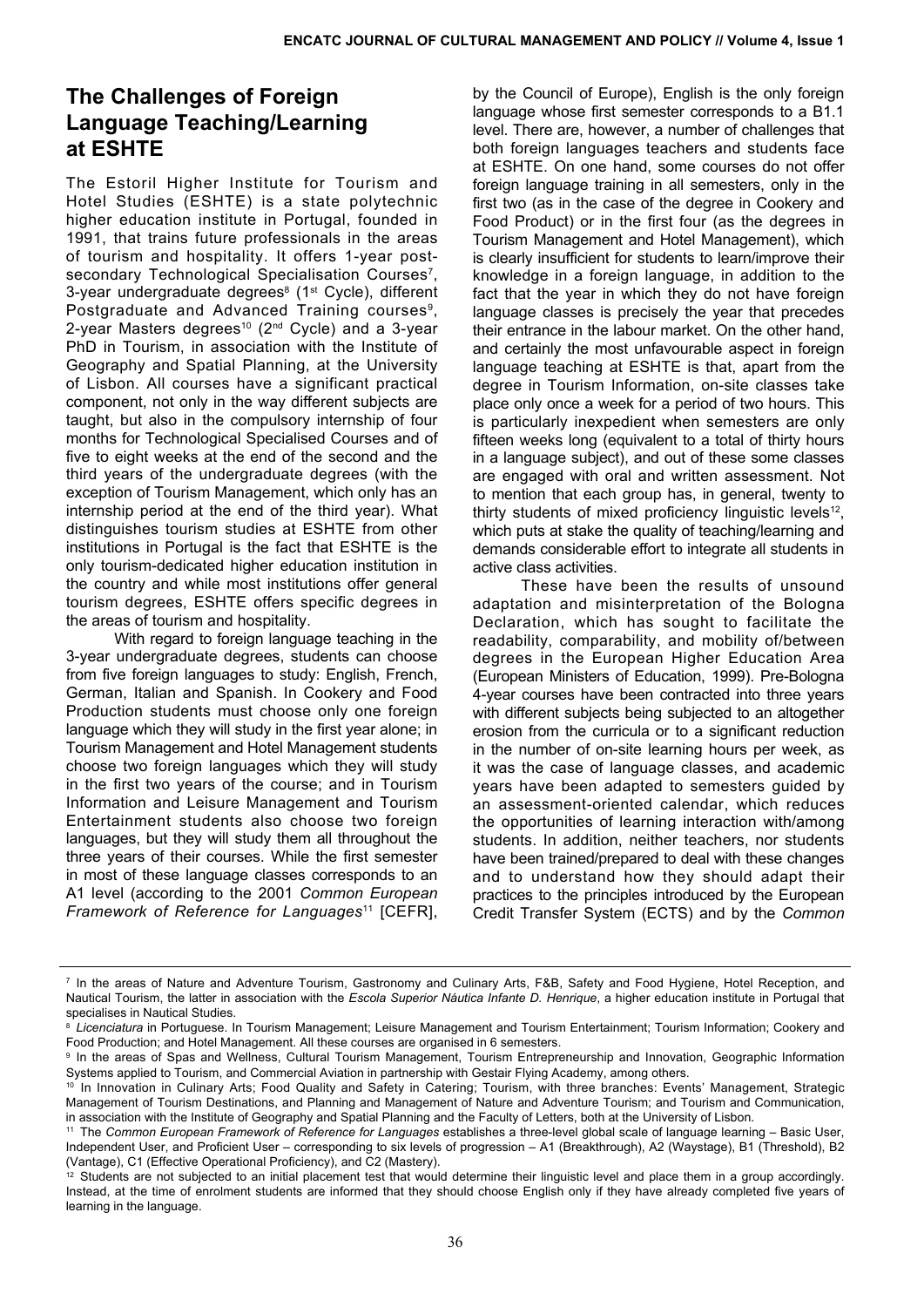#### **ENCATC Journal of Cultural Management and Policy // Volume 4, Issue 1**

| 1. Cultural Differences                                                               |
|---------------------------------------------------------------------------------------|
| 1.1. Intercultural Communication<br>1.2. Tourism and Culture                          |
| 1.3. Awareness of Cultural Differences<br>1.4. Cultural Differences and Body Language |
| 2. Tourism and Creativity                                                             |
| 2.1. Alternative Forms of Tourism<br>2.2. Innovative Ideas in Tourism                 |
| 3. Future Trends in Tourism                                                           |
| 3.1. Changing Markets<br>3.2. Future Prospects                                        |
|                                                                                       |

**English IV | Syllabus**

FIGURE 1. ENGLISH IV SYLLABUS IN TOURISM MANAGEMENT AND LEISURE MANAGEMENT AND TOURIST ENTERTAINMENT DEGREES AT ESHTE

*European Framework of Reference for Languages*, in the case of language subjects, where the adaptation of curricula has been rather abrupt and not carefully reflected upon (Sarroeira, 2012: 84). Indeed, with regard to the reduction of the language offer in many higher education institutions in Portugal, there has been a complete subversion of the principles advanced by the Bologna Declaration. The Declaration states that mobility of students, teachers, researchers, and administrative staff should be promoted "by overcoming obstacles to the effective exercise of free movement" (European Ministers of Education, 1999). However, if foreign language and cultural learning is not provided in correct and sufficient ways, how can these obstacles be overcome? Instead, more widespread foreign language learning opportunities, together with the intercultural awareness they entail, should have been promoted.

With the goal to minimise the impacts caused by this setback in foreign language offer and learning, the *CLiC*ESHTE, ESHTE's Foreign Languages and Cultures Centre, was created in 2007, following a recommendation provided by the European University Association (EUA). According to the EUA, ESHTE should "offer more foreign language quality training to staff and students and work on the projects for establishing a language and cultural centre to promote language learning within a welldefined language policy" and that the institution should, in general, "raise language and cultural awareness" (EUA, 2007: 16). The *CLiC*ESHTE started offering foreign language courses to the general public and to companies in the areas of tourism and hospitality, as well as other language and cultural activities to its students (including literary and cinema sessions, seminars, and tours in foreign languages, among others). In 2009, *CLiC*ESHTE

was one of the co-founders of ReCLes.pt<sup>13</sup>, the Association of Language Centres in Higher Education in Portugal. This Association, a member of the Cercles (*Confédération Européenne des Centres de Langues dans l'Enseignement Supérieur*), aims to promote language learning/teaching in Portuguese higher education and contribute to lifelong plurilingual acquisition and competences.

## **English for Tourism Purposes: a Language for Specific Purposes (LSP) or Content and Language Integrated Learning (CLIL)?**

This paper focuses on a reflection of strategies and practices in teaching/learning English as a foreign language for tourism purposes. However, at the threshold (B1) and vantage (B2) levels, this brings a difficult distinction to the fore: is it a form of English for Specific Purposes (ESP) or Content and Language Integrated Learning (CLIL)?

"English for specific purposes is a term that refers to teaching or studying English for a particular career (like law, medicine) or for business in general" (International Teacher Training Organization, 2005), while CLIL "is a means of teaching curriculum subjects through the medium of a language still being learned, providing the necessary language support alongside the subject specialism. CLIL can also be regarded the other way around – as a means of teaching English through study of a specialist content" (Graddol, 2006: 86), which focuses on content and language learning through the 4Cs

<sup>13</sup> *CLiC*ESHTE/ESHTE has been reelected as a member of the Association's Executive Committee until 2015.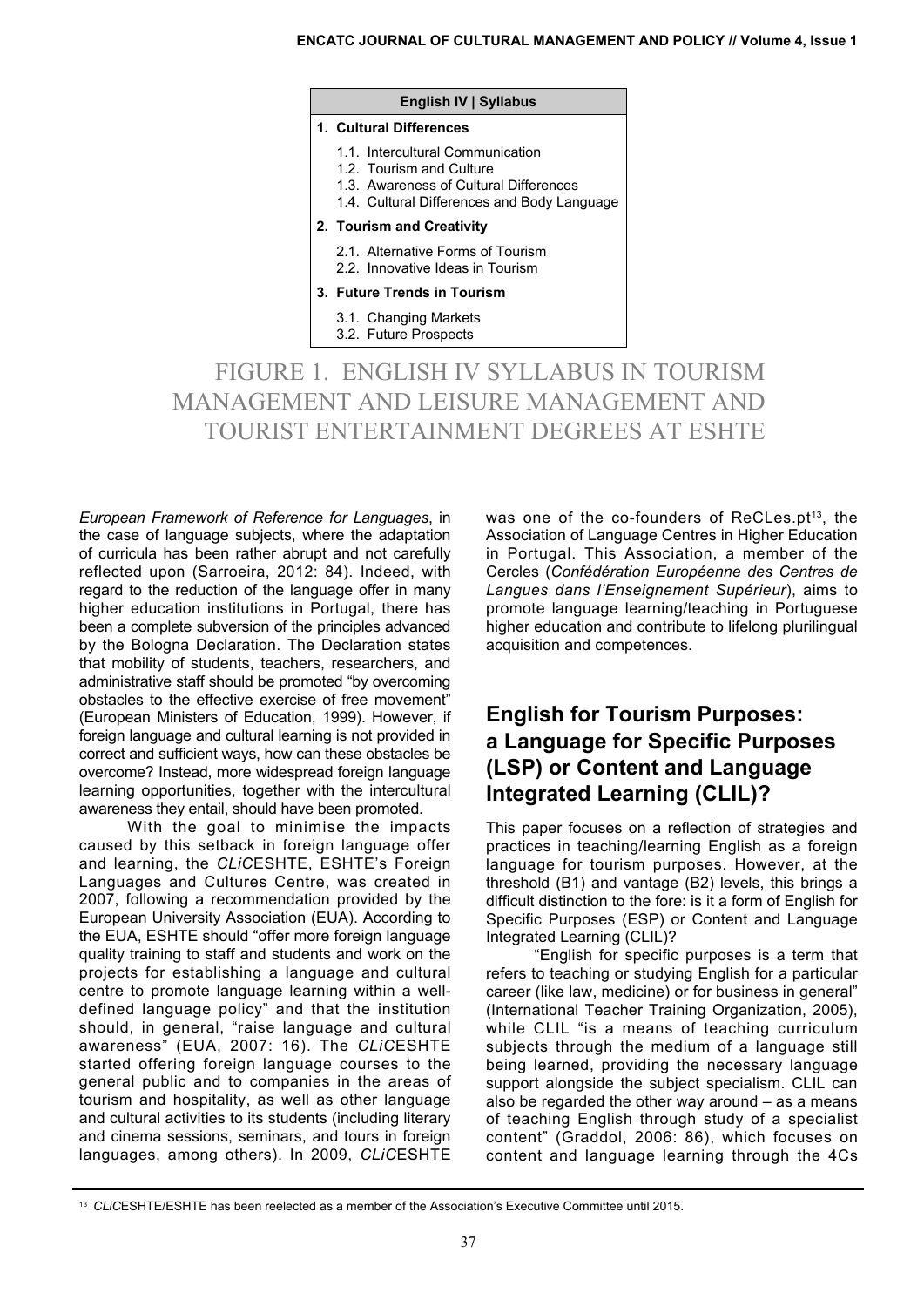framework: content, communication, cognition and culture (Coyle et al, 2010: 41). Therefore, CLIL is "neither language learning nor subject learning but an amalgam of both" (Coyle et al, 2010: 4). Therefore, although English for tourism purposes has to privilege the development of language skills when addressing topics within the scope of tourism (ESP), it is true that many times students feel that they are actually learning tourism-related subjects through the medium of English (CLIL). Moreover, an EFL teacher for tourism purposes "is increasingly seen as an octopus-like creature that must spread its tentacles over many different fields" (Gonçalves in Hussin et al, 2010: 127) and contribute to students' development of skills in a wide range of areas of expertise, rather than just providing students with the necessary tools for the improvement of their linguistic skills in the English language, which blurs the ontological and epistemological differences between the two methods (ESP and CLIL).

## **English IV in the Tourism Management and Leisure Management and Tourism Entertainment degrees**

This paper seeks to focus specifically on the methodologies and practices adopted in teaching/ learning English as a Foreign Language in the degrees in Tourism Management, which in the second year is divided into Management of Tourism Companies (Appendix 1), Management of Tourism Products (Appendix 2), and Leisure Management and Tourism Entertainment (Appendix 3). While Tourism Management aims at preparing professionals to work in different tourism companies' departments, in events' management, and to create and develop new products in several companies and institutions within the tourism sector, the degree in Leisure Management and Tourism Entertainment seeks to provide students with the necessary skills and competencies to coordinate and supervise various tourism entertainment activities at hotels, in small and medium-sized companies including nature and adventure tourism and events companies, in theme parks, and in other cultural venues.

The English IV syllabus<sup>14</sup> ( $2<sup>nd</sup>$  year), addresses the relationship between tourism and culture,

encourages the reflection on the concepts of cultural representations and stereotypes, and emphasises the need for tourism professionals to be aware of cultural differences (including customs, verbal and body language, religion and food habits), enabling them to relate with people from different parts of the world in a more respectful way. It also analyses the relationship between tourism and creativity in the development of new ideas and alternative forms of tourism, namely through the analysis and reflection provided by Richards and Wilson's text (2006), and concludes by considering the future of tourism and the different endogenous and exogenous factors that may contribute to the transformation of this sector in the future, by adopting a more ethical and humanistic approach to tourism activities and in their relationship with others (business partners, tourists and hosts). This is mainly achieved through the study of UNWTO's *Global Code of Ethics for Tourism* (2001) and Krippendorf's "School for a More Human Tourism" (1999).

English IV seeks to grapple with the challenges of "languaging" in tourism-related contexts, that is, "the process of struggling to find a way of articulating the full, embodied and engaged interaction with the world that comes when we put the languages we are learning into action" (Phipps, 2007: 12). Therefore, the pedagogical methodologies endorsed in English IV are manifold, with the aim to motivate students and to adapt to their *multiple intelligences* (Gardner, 1983; Puchta & Rinvolucri, 2007) and learning styles. These include diversified tools which promote collaborative learning<sup>15</sup>, such as: warming-up activities with various purposes; different types reading comprehension tasks; usage of ICT (video, audio, internet) in on-site, computermediated communication and virtual learning environments; short writing activities and peer editing exercises; contextual grammar exercises; oral communication/interaction tasks and activities; individual essay writing; group project development followed by students' oral presentations; and tutorials (individually or in small groups), among others<sup>16</sup>. They all, however, stem from a bottom-up, studentcentred and constructive approach in which students are empowered in their own learning, by bringing their own knowledge and experience to the fore, and "learn by doing" through task-based and real-life problem-solving activities, either individually, in pairs or in small groups. All these methodologies "require a learner to act primarily as a language user and give focal attention to message conveyance" (Ellis, 2003:

<sup>&</sup>lt;sup>14</sup> The previous semesters of English language learning in these courses focus on a general introduction to tourism and the tourism system, understanding tourists' needs, wants and motivations (English I), to a progressive specialisation of studies related to the degrees' specificities – either a focus on tourism management or leisure management and entertainment activities (English II). English III focuses on the understanding of tourism marketing, tourism promotional strategies and destination image and management.

<sup>15</sup> Collaborative learning "promotes critical thinking, fosters socialization, improves attitudes towards learning, and develops a better understanding of diverse cultural backgrounds" (Hassanien, 2006: 19).

<sup>&</sup>lt;sup>16</sup> The subject's assessment is divided in the following items: written test (45%), two group oral presentations (15% each = 30%) and active oral and written participation in class, homework, and attendance (25%). Students are required to achieve a B2 level (CEFR) at the end of this semester.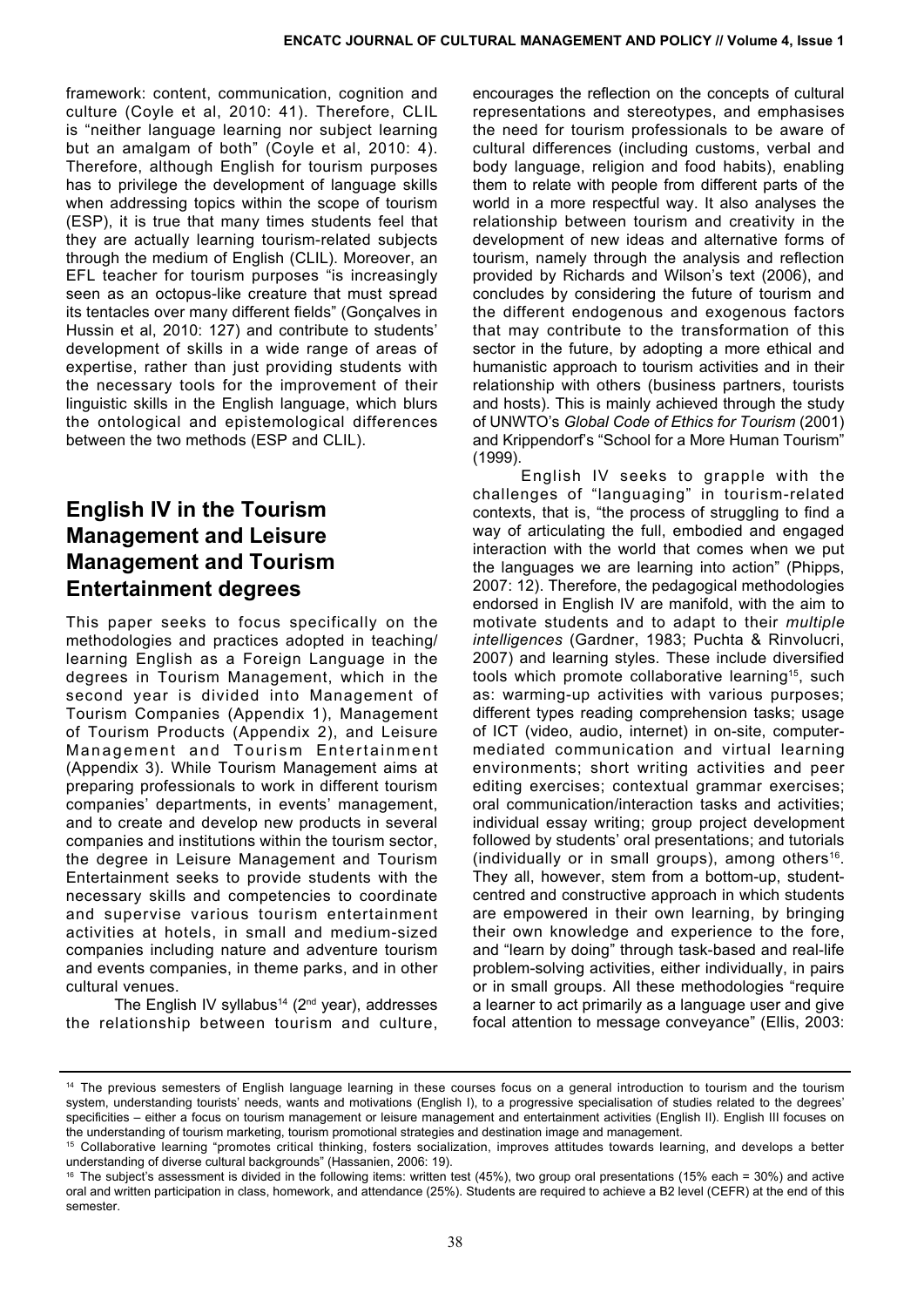| "THE SEMESTER'S MAIN PROJECT CONSISTS IN EXAMINING AND       |             |  |  |  |
|--------------------------------------------------------------|-------------|--|--|--|
| REFLECTING ON HOW CULTURAL REPRESENTATIONS AND STEREOTYPES   |             |  |  |  |
| ARE SHAPED AND NEGOTIATED IN CONTEMPORARY CULTURES AND       |             |  |  |  |
| SOCIETIES AND HOW THESE CAN INFLUENCE TOURISM PROFESSIONALS' |             |  |  |  |
| PERFORMANCE WHEN DEALING WITH CERTAIN INDIVIDUALS OR GROUPS  |             |  |  |  |
|                                                              | OF TOURISTS |  |  |  |
|                                                              |             |  |  |  |
|                                                              |             |  |  |  |
|                                                              |             |  |  |  |

4-5). These tasks and activities<sup>17</sup> also contribute to develop and improve knowledge acquisition, develop critical thinking, promote interaction and creativity, and trigger motivation; some of the skills Morgan (2004) suggests future tourism professionals should develop. Indeed, as suggested by Hollyforde and Whiddett (2002), the ways in which students perceive the complexity of a subject will have a direct impact on their motivation and how they engage with that subject, and Penny Ur adds that it is evident that "motivation makes teaching and learning immeasurably easier and more pleasant, as well as more productive" (1996: 274).

The semester's main project consists in examining and reflecting on how cultural representations and stereotypes are shaped and negotiated in contemporary cultures and societies and how these can influence tourism professionals' performance when dealing with certain individuals or groups of tourists. Students choose a cultural representation or stereotype using specific examples from the media, advertising, film, music, literature, etc., and question it, deconstruct it, and provide new understandings and interpretations that help avoiding the danger that representing an individual or a group in a particular way may carry, that is, "that dialogue may stop short at difference and that difference may engender intolerance" (UNESCO, 2009: 41). Some of the cultural representations and stereotypes analysed in the 2012/2013 academic year included, for instance, the concept of beauty, representations/ stereotypes of certain nationalities (the Americans, British, Canadians, German, Mexicans, Italians, and Portuguese) and religions (Jews, Muslims), the reification of women in advertising, how certain age groups (teenagers and the elderly, in particular) are subjected to oversimplified interpretations, and how people with tattoos can be discriminated against by other individuals.

The end goal of this project is that of promoting critical (inter)cultural awareness and understanding about cultural differences, together with the improvement of students' communication skills in the English language. The fact that the topics of study and research are chosen by students and that they address everyday life issue and aspects with which they feel a personal link, allows students to relate to the project and the classes in more motivating ways. Therefore, students' feedback on the strategies adopted in English IV and the subjects that compose its syllabus is generally positive.18

> It [English IV] showed me some interesting details about certain cultures.

> (Duarte Antão, 22 years old, Leisure Management and Tourism Entertainment student).

> I think that in English IV we practice a lot and we learn significant issues for work and for life.

> (Ana Canadas, 19 years old, Tourism Management, Management of Tourism Companies student).

> The subject of English IV helped me to get new ideas of how I should act in relation to other cultures. One example was a lesson about the behavior of different nationalities face similar situations, as for example punctuality and gestures that are misinterpreted in other cultures, etc. This information is very relevant for me since it can avoid

<sup>&</sup>lt;sup>17</sup> Due to the diversity of tasks and activities undertaken in this subject, the specific topics studied in the semester, and students' different learning styles, no specific coursebook has been adopted. Moreover, there is in the market an insufficient provision of coursebooks for specific areas of tourism such as leisure management and tourism information. But even when these are provided, in the areas of hospitality and catering, for instance, their target level is usually that of the basic user.

<sup>&</sup>lt;sup>18</sup> The following statements were written by students in English and they are included in this paper in their original form, without any language corrections, not only to avoid any manipulation of their statements, but also to show the English language writing skills they have acquired and the improvements they still need to make. Leisure Management and Tourism Entertainment students still have two semesters of English language learning in the  $3^{rd}$  year, but not Tourism Management students, for whom English IV is the last semester of English language learning in their degree.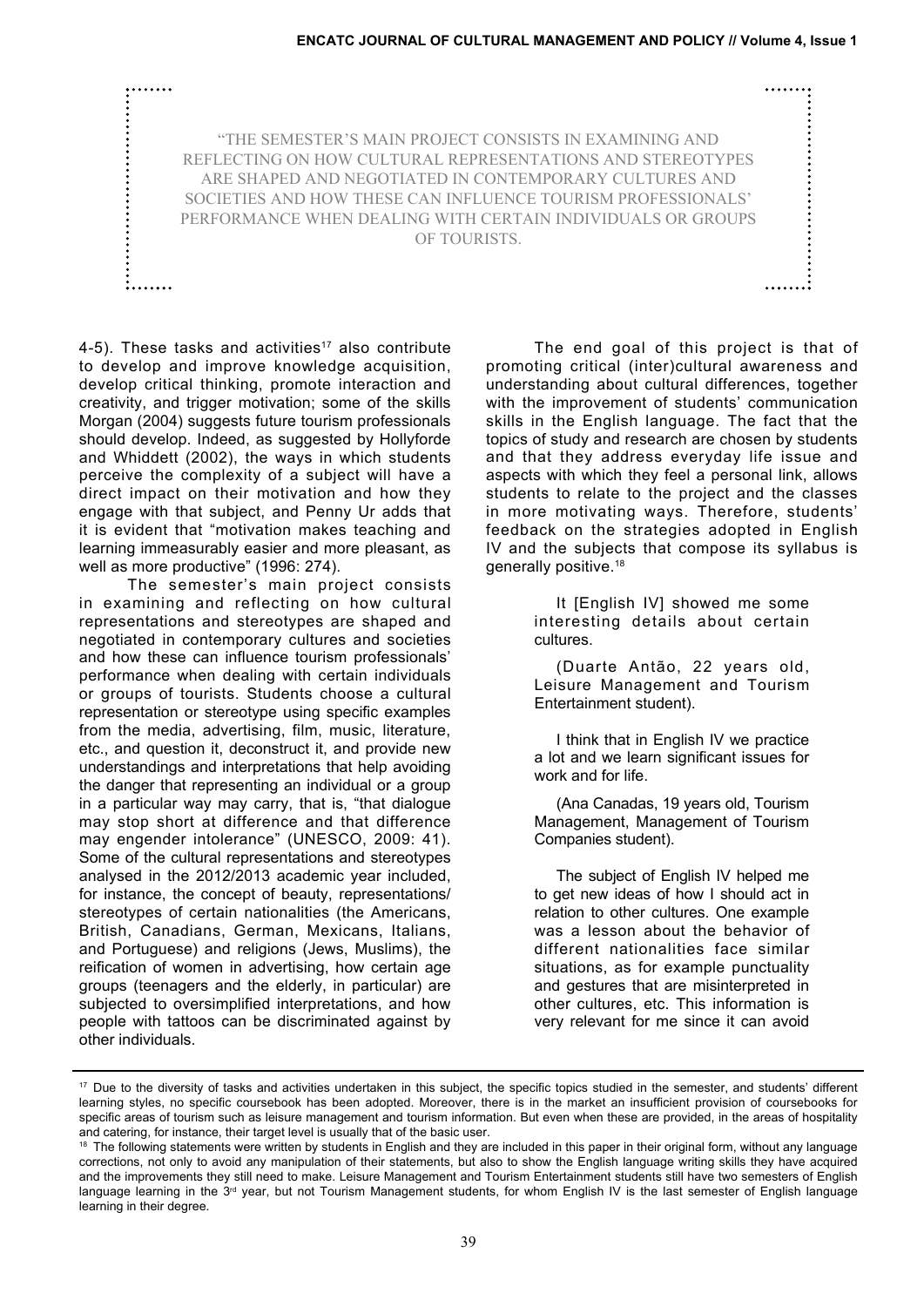some misunderstandings when in contact with different cultural realities.

(Jael Cohen, 20 years old, Tourism Management, Management of Tourism Companies student).

The subject of English IV was very important for our improvement. We developed some skills in these areas; I think that now we are prepared to lead with special needs and different cultures. I remember for example those situations where people come to Portugal in vacations and they need special meals, different moments to eat, days to avoid some kind of food, occasions to pray, different meeting and convention, etc. We know now that what is polite in Portugal could be rude in other countries, and we need to take care.

(Marta Entrudo, 21 years old, Leisure Management and Tourism Entertainment student).

Moreover, students are aware of the importance of developing intercultural competences in tourism activities, whose social, cultural, and human dimensions are reinforced in English IV. When asked about the importance of intercultural competences/ awareness and communication skills for tourism professionals, students replied:

> It's very important that tourism professionals develop the skills to create a dialogue with other cultures, and be aware of the costumes and preferences of each culture. To be more competent we need to have a good communication, and a quicker response to different situations of our daily-life.

> (Jéssica Serra, 19 years old, Leisure Management and Tourism Entertainment student).

I think that it is quite important for tourism professionals to have a bigger knowledge about other cultures. If they develop intercultural competences/ awareness and communication skills, they would avoid some kind of constraint or restraint. The understanding of some habits and traditions will also avoid misunderstandings and troubles. If tourism professionals are aware of the contrasts between cultures, they can clarify the tourists, avoiding uncomfortable situations.

(Ana Canadas, 19 years old, Tourism Management, Management of Tourism Companies student).

As tourism professionals the development of intercultural competences are extremely relevant, because it's crucial to know the differences between the different societies or cultures to know how to work with them and to be able to respect, understand and communicate with them. In that way tourists will be plenty satisfied because the professional was aware of the cultural or communication differences and customs.

(Rafaela Melo, 22 years old, Leisure Management and Tourism Entertainment student).

It's my belief, as a tourism student, that having a wider sense of interculturality makes a better tourism professional. I consider that developing these skills it's essential to provide a better service to future clients. Tourists come from very different places with many different cultures, by acknowledging these differences tourism professionals must set new and higher standards in the service they're providing.

(André Calisto, 25 years old, Leisure Management and Tourism Entertainment student).

This shows that "individuals – through critical cultural awareness and reflection in action, and through relational communication with the Other – come to recognize their own identity and its boundaries, and thus, to appraise their intercultural competence" (Holmes & O'Neill, 2012: 716), but also how "the use of English as a common language, but not as a lingua franca, can provide us with opportunities for acting as responsible cosmopolitan citizens, without implying the loss of our cultural and ideological roots or the transformation of the English language into a neutral, disengaged or unaffiliated medium" (Guilherme, 2007: 72). English should not be seen as the enemy next door, but as a language that can facilitate individuals' understanding of their common humanity.

# **Conclusion**

Inui et al (2006) have suggested that tourism educators need to revisit the focus of the education they provide and to reconsider their role as educators:

> Taking the natural stance, our role as educators should be in preparing students to be employable, while the theoretic stance would require educators to facilitate critical thinking and moral decision making in our students.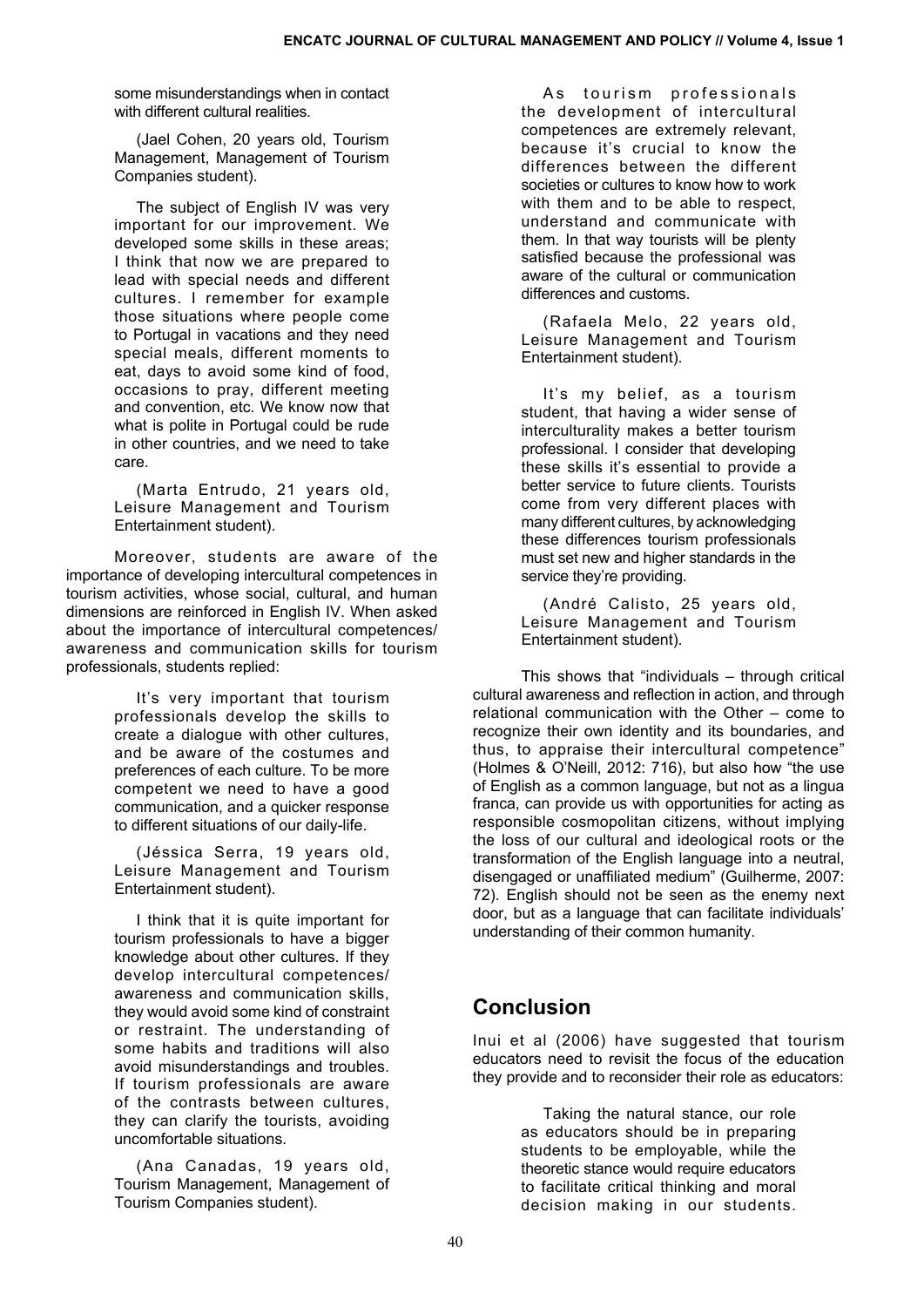Educators are more than skilled experts in classrooms; they are "social leaders, cultural advocates, and moral visionaries, spiritual directors who choose to do their leading, advocating, visioning and directing" (Inui et al, 2006: 34).

Therefore, those teaching in tourism education should offer more humanistic, engaging, and holistic learning experiences to their students that emphasise the social and cultural dimensions of tourism, their future relationship with tourists coming from different cultural backgrounds, and a clearer link between their learning practices and their future professional contexts. In this respect, foreign language subjects play a significant role in tourism education. In foreign language learning, *the journey not the arrival matters*. 19 This means that it is the learning process itself, with all its challenges, victories, complexities, and discoveries that matters the most, together with the development of individuals' intercultural competence, which is also a dynamic process, rather than a given. Both involve self-reflection of one's own culture and cultural habits, critical thinking, interacting with others from different cultures, and respecting other people's differences and dignity (Boni & Lozano, 2007; Singh & Rampersad, 2010).

However, given the challenges and pitfalls that foreign language learning has been subjected to in higher education studies, it is mandatory that, both at the national and institutional levels, a foreign language policy is adopted that sets the short and long-term objectives of foreign language teaching/ learning, promotes language and cultural diversity, and establishes clear guidelines and goals for education providers, teaching staff and students. This foreign language policy should contribute to enhance communication and intercultural skills in different languages, in articulation with the needs and demands of the labour market, so that foreign language acquisition/development can also foster employability, making individuals better prepared to perform successfully on the global stage.

## **References**

- AIREY, D. (2004). From Here to Uncertainty!. TRIBE, J.; WICKENS, E. (eds.). *Critical Issues in Tourism Education*. Proceedings of the 2004 Conference of the Association for Tourism in Higher Education. ATHE Publication No. 14. Buckinghamshire: Association for Tourism in Higher Education, 9-15.
- AIREY, D. (2005). Growth and development. AIREY, D.; J. TRIBE (eds.). *An International Handbook of Tourism Education*. Oxford: Elsevier.
- AMOAH, V. A.; BAUM, T. (1997). Tourism education: policy versus practice. *International Journal of Contemporary Hospitality Management*, 9 (1), 5-12.
- BERGSMA, M. (2000). The Future of Tourism and Hospitality*. Tourism and Hospitality Research*, 2 (2), 76-79.
- BONI, A.; LOZANO, J. F. (2007). The Generic Competences: An Opportunity for Ethical Learning in the European Convergence in Higher Education. *Higher Education*, 54 (6), 819–831.
- BOURDIEU, P. (1992). *Language and Symbolic Power*. Translated by Gyno Raymond. Cambridge, MA: Blackwell Publishers Ltd.
- BUTLER, R. W. (1999.) Understanding Tourism. JACKSON, E. L.; BURTON, T. L. (eds.). *Leisure Studies: Prospects for the Twenty-First Century*. State College, PA: Venture, 97-116.
- BYRAM, M. (1998) Intercultural Communicative Competence – the Challenge for Language Teacher Training. *Teaching Towards Intercultural Competence: Conference Proceedings*. Sofia: British Council, 92-103.
- COLEMAN, J. A.; KLAPPER, J. (eds.). (2005). *Effective Learning and Teaching in Modern Languages*. London and New York: Routledge.
- COYLE, D.; HOOD, P.; MARSH, D. (2010). *CLIL. Content and Language Integrating Learning*. Cambridge: Cambridge University Press.
- CRYSTAL, D. (2003). *English as a Global Language*. 2<sup>nd</sup> edition. Cambridge: Cambridge University Press.
- COUNCIL OF EUROPE (2001). *Common European Framework of Reference for Languages: Learning, Teaching, Assessment*. Cambridge: Cambridge University Press.
- ELLIS, R. (2003). *Task-based Language Learning and Teaching*. Oxford: Oxford University Press.
- EUROPEAN MINISTERS OF EDUCATION. (1999). *The Bologna Declaration* [Online]. Available at: [http://www.bologna-berlin2003.de/pdf/bologna\\_](http://www.bologna-berlin2003.de/pdf/bologna_declaration.pdf ) [declaration.pdf](http://www.bologna-berlin2003.de/pdf/bologna_declaration.pdf ) (accessed 17 September 2013).
- EUROPEAN TRAVEL COMMISSION. (2013). *European Tourism in 2013: Trends and Prospects*. Quarterly Report (Q1/2013). Brussels: ETC.
- EUROPEAN UNIVERSITY ASSOCIATION. (2007). *Escola Superior de Hotelaria e Turismo do Estoril: EUA Evaluation Report*. EUA Institutional Evaluation Programme. Brussels: EUA.
- *ETHNOLOGUE* [Online]. Available at: [www.ethnologue.com](http://www.ethnologue.com) (accessed 15 October 2013).
- FIDGEON, P. R. (2010). Tourism Education and Curriculum Design: A Time for Consolidation and Review. *Tourism Management*, 31, 699-723.
- GARDNER, H. (1983). *Frames of Mind: The Theory of Multiple Intelligences*. New York: Basic Books.
- GRADDOL, D. (2006). *English Next: Why global English may mean the end of 'English as a Foreign Language'*. London: British Council.

<sup>19</sup> Quote attributed to the Nobel Prize-winning poet T. S. Eliot.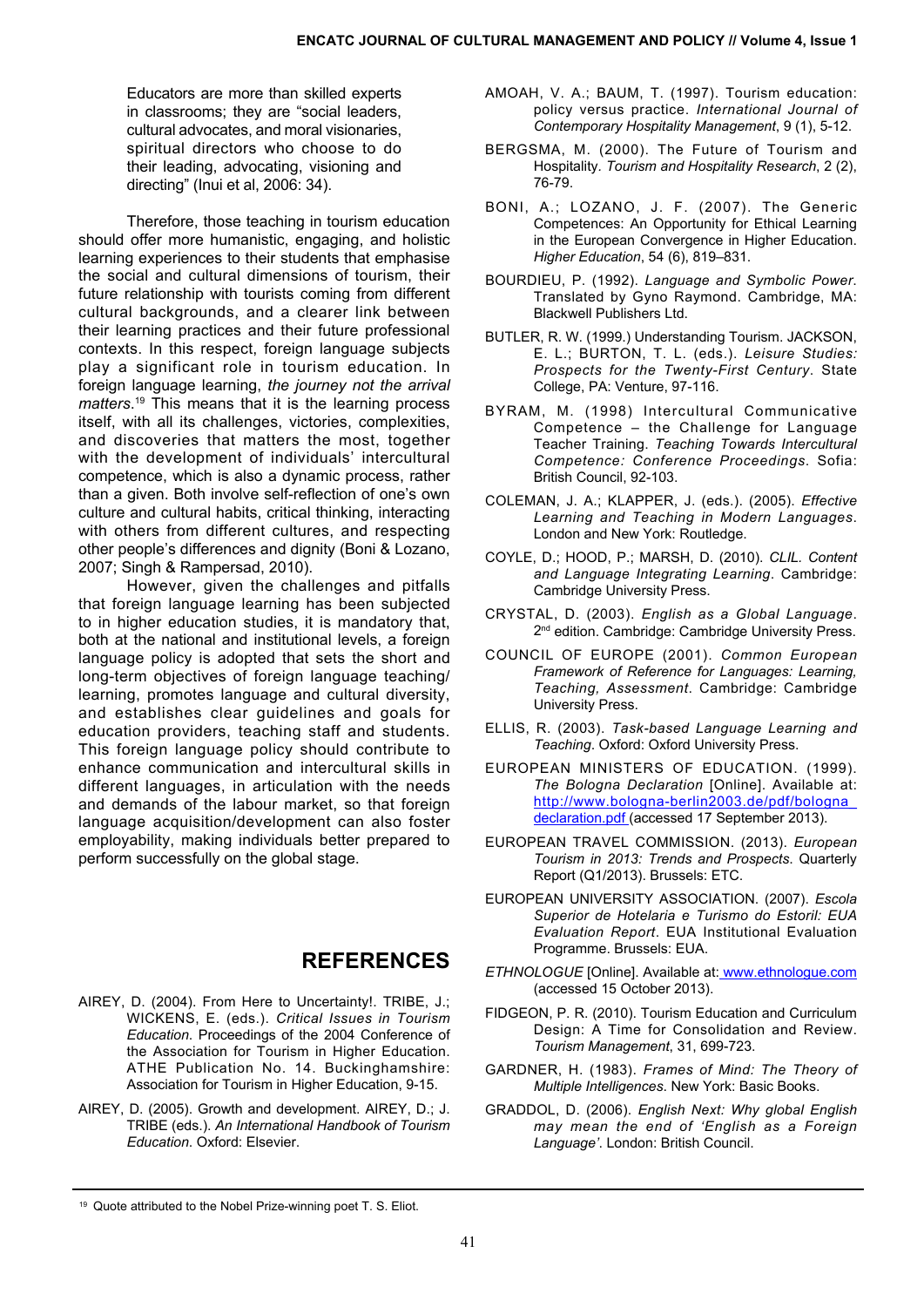- GUILHERME, M. (2007). English as a global language and education for cosmopolitan citizenship. *Language and Intercultural Communication*, 7, 72–90.
- HASSANIEN, A. (2006) Student Experience of Group Work and Group Assessment in Higher Education. *Journal of Teaching and Travel & Tourism*, 1, 17–39.
- HOLLYFORDE, S.; WHIDDETT, S. (2002). *The Motivation Handbook*. London: Chartered Institute of Personnel and Development.
- HOLMES, P.; O'NEILL, G. (2012). Developing and Evaluating Intercultural Competence: Ethnographies of Intercultural Encounters. *International Journal of Intercultural Relations*, 36, 707-718.
- HUSSIN, H; GONÇALVES, A.; ZHIWEN H. (2010). Symposium on English in Higher Education. Beaven, Briony (ed) *IATEFL 2009: Cardiff Conference Selections*. Kent: International Association of Teachers of English as a Foreign Language, 125-128.
- KRIPPENDORF, J. (1999). School for a More Human Tourism. *The Holiday Makers: Understand the Impact of Leisure and Travel*. Woburn, MA: Butterworth-Heinemann Publications, 138-148.
- *ICOPROMO Intercultural Competence for Professional Mobility* [Online]. Available at: [http://www.ces.uc.pt/](http://www.ces.uc.pt/icopromo/index.php (accessed 12 October 2013)) [icopromo/index.php \(accessed 12 October 2013](http://www.ces.uc.pt/icopromo/index.php (accessed 12 October 2013))).
- INTERNATIONAL TEACHER TRAINING ORGANIZATION. (2005). *EFL Teaching Terminology Glossary* [Online]. Available at: [www.teflcertificatecourses.](http://www.teflcertificatecourses.com/tefl-articles/eflteaching-terminology.html (accessed 23 September 2013).) [com/tefl-articles/eflteaching-terminology.html](http://www.teflcertificatecourses.com/tefl-articles/eflteaching-terminology.html (accessed 23 September 2013).) [\(accessed 23 September 2013\)](http://www.teflcertificatecourses.com/tefl-articles/eflteaching-terminology.html (accessed 23 September 2013).).
- INUI, Y.; WHEELER, I.; LANKFORD, S. (2006). Rethinking Tourism Education: What Should Schools Teach. *Journal of Hospitality, Leisure, Sport and Tourism Education*, 5 (2), 25-36.
- JACK, G.; PHIPPS, A. (2005). *Tourism and Intercultural Exchange: Why Tourism Matters*. Clevedon, Buffalo and Toronto: Channel View Publications.
- JENKINS, J. (2007). *English as a Lingua Franca: Attitude and Identity*. Oxford: Oxford University Press.
- LUKA, I.; VAIDESVARANS, S.; VINKLERE, D. (2013). Educating Tourism Students for Work in a Multicultural Environment. *Journal of Teaching in Travel & Tourism*, 13 (1), 1-29.
- MAURANEN, A.; RANTA, E. (eds.). (2009). *English as a Lingua Franca: Studies and Findings*. Newcastle upon Tyne: Cambridge Scholars Publishing.
- MACKENZIE, I. (2013). *English as a Lingua Franca: Theorizing and Teaching English*. London: Routledge.
- MORGAN, M. (2004). From Production Line to Drama School: Higher Education for the Future of Tourism. *International Journal of Contemporary Hospitality Management*, 16 (2), 91-99.
- NUNES, E. (2013). Portugal espera aumento de 20% no número de turistas estrangeiros. *Diário de Notícias*, Ano 137, nr. 44892, 29 July 2013, 4-5.
- PHIPPS, A. (2007). *Learning the Arts of Linguistic Survival: Languaging, Tourism, Life*. Clevedon: Channel View Publications.
- PUCHTA, H.; RINVOLUCRI, M. (2007). *Multiple Intelligences in EFL*. Cambridge: Cambridge University Press.
- RICHARDS, G.; WILSON, J. (2006). Developing creativity in tourist experiences: A solution to the serial reproduction of culture? *Tourism Management*, 27, 1209-1223.
- SANGPIKUL, A. (2009). Internationalization of Hospitality and Tourism Higher Education. *Journal of Teaching in Travel & Tourism*, 9 (1*/*2), 2-20.
- SARROEIRA, D. (2012). Le Cadre européen commun de référence pour les langues et le français sur objectifs spécifiques: Un voyage sur-mesure ou un forfait "tout-inclus"? *Language Learning in Higher Education*., 1 (1), 77-94.
- SINGH, P.; RAMPERSAD, R. (2010). Communication challenges in a multicultural learning environment. *Journal of Intercultural Communication,* 23. Available at: [http://www.immi.se/intercultural/nr23/](http://www.immi.se/intercultural/nr23/singh.htm (accessed 2 Septermber 2013) [singh.htm \(accessed 2 Septermber 201](http://www.immi.se/intercultural/nr23/singh.htm (accessed 2 Septermber 2013)3).
- SPITZBER, B. H.; CHANGNON, G. (2009,) Conceptualizing intercultural competence. Deardorff, D. (ed) *The Sage Handbook of Intercultural Competence*. Thousand Oaks, CA: Sage, 2-52.
- STIER, J. (2004). Intercultural competencies as a means to manage intercultural interactions in social work. *Journal of Intercultural Communication,* 7, 1-17.
- STIER, J. (2006). Internationalisation, intercultural communication and intercultural competence. *Journal of Intercultural Communication*, 11, 1-12.
- TRIBE, J. (2002). The Philosophical Practitioner. *Annals of Tourism Research*, 29 (2), 338-357.
- TURISMO DE PORTUGAL. (2007). *National Strategic Plan for Tourism: Fostering the Development of Tourism in Portugal*. Lisboa: Turismo de Portugal, Ministry of Economy and Innovation.
- TURISMO DE PORTUGAL. (2012). Os Resultados do Turismo 2011. *Turismo de Portugal* [Online]. Available at [www.turismodeportugal.pt](http://www.turismodeportugal.pt) (accessed 16 March 2012).
- TURISMO DE PORTUGAL. (2013a). *Plano Estratégico Nacional do Turismo: Revisão e Objetivos 2013- 2015*. Lisboa: Turismo de Portugal, Ministério da Economia e do Emprego.
- TURISMO DE PORTUGAL. (2013b). Os Resultados do Turismo 2012. *Turismo de Portugal* [Online]. Available at [www.turismodeportugal.pt](http://www.turismodeportugal.pt) (accessed 14 October 2013).
- UNESCO United Nations Educational, Cultural and Scientific Organization. (2009). *Investing in Cultural Diversity and Intercultural Dialogue*. UNESCO World Report. Paris: UNESCO.
- UNITED NATIONS WORLD TOURISM ORGANIZATION. (2001). *Global Code of Ethics for Tourism*. Madrid: UNWTO.
- UNITED NATIONS WORLD TOURISM ORGANIZATION. (2011). *Tourism Towards 2030: Global Overview*. Madrid: UNWTO.
- UNITED NATIONS WORLD TOURISM ORGANIZATION. (2013). *UNWTO Tourism Highlights 2013*. Madrid: UNWTO.
- UR, P. (1996). *A Course in Language Teaching*. Cambridge: Cambridge University Press.
- WORLD TRAVEL AWARDS [Online]. Available at: [www.](http://www.worldtravelawards.com) [worldtravelawards.com](http://www.worldtravelawards.com) (accessed 15 October 2013).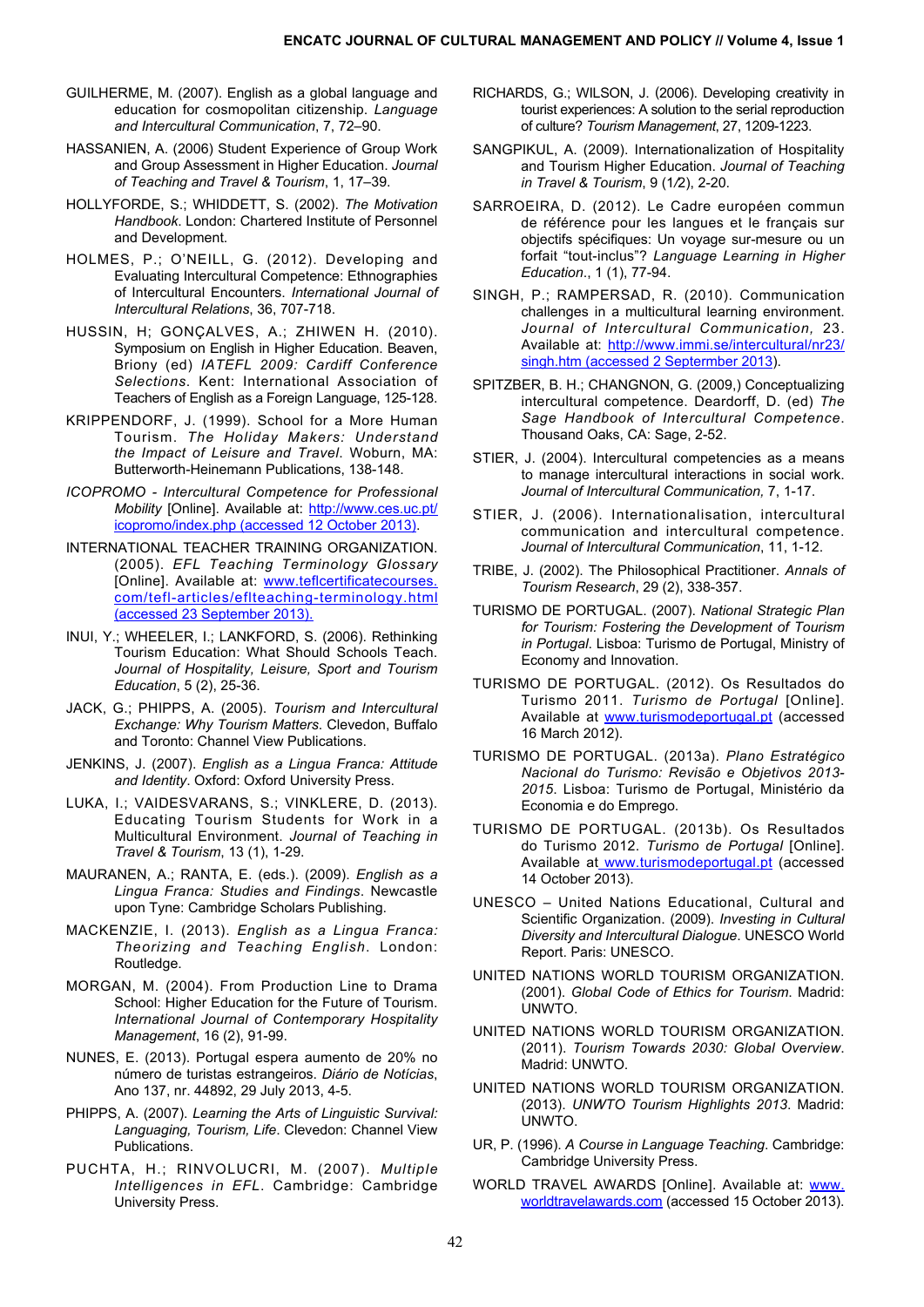# **Appendices**

| 1 <sup>st</sup> Semester                   | <b>Total No. Hours</b> | <b>Contact Hours</b> | <b>ECTS</b> |
|--------------------------------------------|------------------------|----------------------|-------------|
| Foreign Language I                         | 84                     | 59                   | 3           |
| Foreign Language I                         | 84                     | 59                   | 3           |
| Introduction to Tourism                    | 112                    | 55                   | 4           |
| <b>Tourism Businesses</b>                  | 140                    | 74                   | 5           |
| Economics                                  | 112                    | 70                   | 4           |
| Technology and Information Systems I       | 112                    | 79                   | 4           |
| <b>Quantitative Methods</b>                | 140                    | 74                   | 5           |
| Methodology Seminar                        | 28                     | 28                   | 1           |
| 2 <sup>nd</sup> Semester                   |                        |                      |             |
| Foreign Language II                        | 84                     | 59                   | 3           |
| Foreign Language II                        | 84                     | 59                   | 3           |
| Law and Tourism Legislation                | 140                    | 92                   | 5           |
| <b>Market Studies</b>                      | 168                    | 92                   | 6           |
| Technology and Information Systems II      | 112                    | 79                   | 4           |
| Portuguese Culture                         | 112                    | 68                   | 4           |
| Tourism System                             | 168                    | 76                   | 6           |
| 3rd Semester                               |                        |                      |             |
| Foreign Language III                       | 84                     | 54                   | 3           |
| Foreign Language III                       | 84                     | 54                   | 3           |
| Geography and Tourism Markets              | 140                    | 80                   | 5           |
| <b>Business Management</b>                 | 140                    | 80                   | 5           |
| General Accountancy                        | 112                    | 73                   | 4           |
| <b>Business Behaviour</b>                  | 140                    | 76                   | 5           |
| Transports                                 | 168                    | 114                  | 6           |
| 4 <sup>th</sup> Semester                   |                        |                      |             |
| Foreign Language IV                        | 84                     | 48                   | 3           |
| Foreign Language IV                        | 84                     | 48                   | 3           |
| Sociology of Tourism                       | 112                    | 55                   | 4           |
| Human Resources' Management                | 140                    | 74                   | 5           |
| Management Accountancy                     | 112                    | 73                   | 4           |
| <b>Financial Techniques</b>                | 140                    | 92                   | 5           |
| Natural and Cultural Resources             | 140                    | 98                   | 5           |
| 5 <sup>th</sup> Semester                   |                        |                      |             |
| <b>Tourism Itineraries</b>                 | 112                    | 78                   | 4           |
| Reservation Systems and Information Fluxes | 84                     | 47                   | 3           |
| Tourism Marketing I                        | 140                    | 83                   | 4           |
| Events' Management                         | 84                     | 51                   | 3           |
| <b>Tourism Economics</b>                   | 84                     | 51                   | 3           |
| Knowledge Management                       | 84                     | 54                   | 3           |
| 6 <sup>th</sup> Semester                   |                        |                      |             |
| <b>Financial Management</b>                | 112                    | 55                   | 4           |
| <b>Business Strategy</b>                   | 140                    | 83                   | 5           |
| Tourism Marketing II                       | 140                    | 83                   | 5           |
| Management of Tourism Businesses           | 140                    | 72                   | 5           |
| <b>Quality Management</b>                  | 140                    | 92                   | 5           |
| <b>Ethics and Social Responsibility</b>    | 84                     | 51                   | 3           |
| Internship                                 | 336                    | $\,6$                | 12          |

Appendix 1. Tourism Management – Management of Tourism Companies Curriculum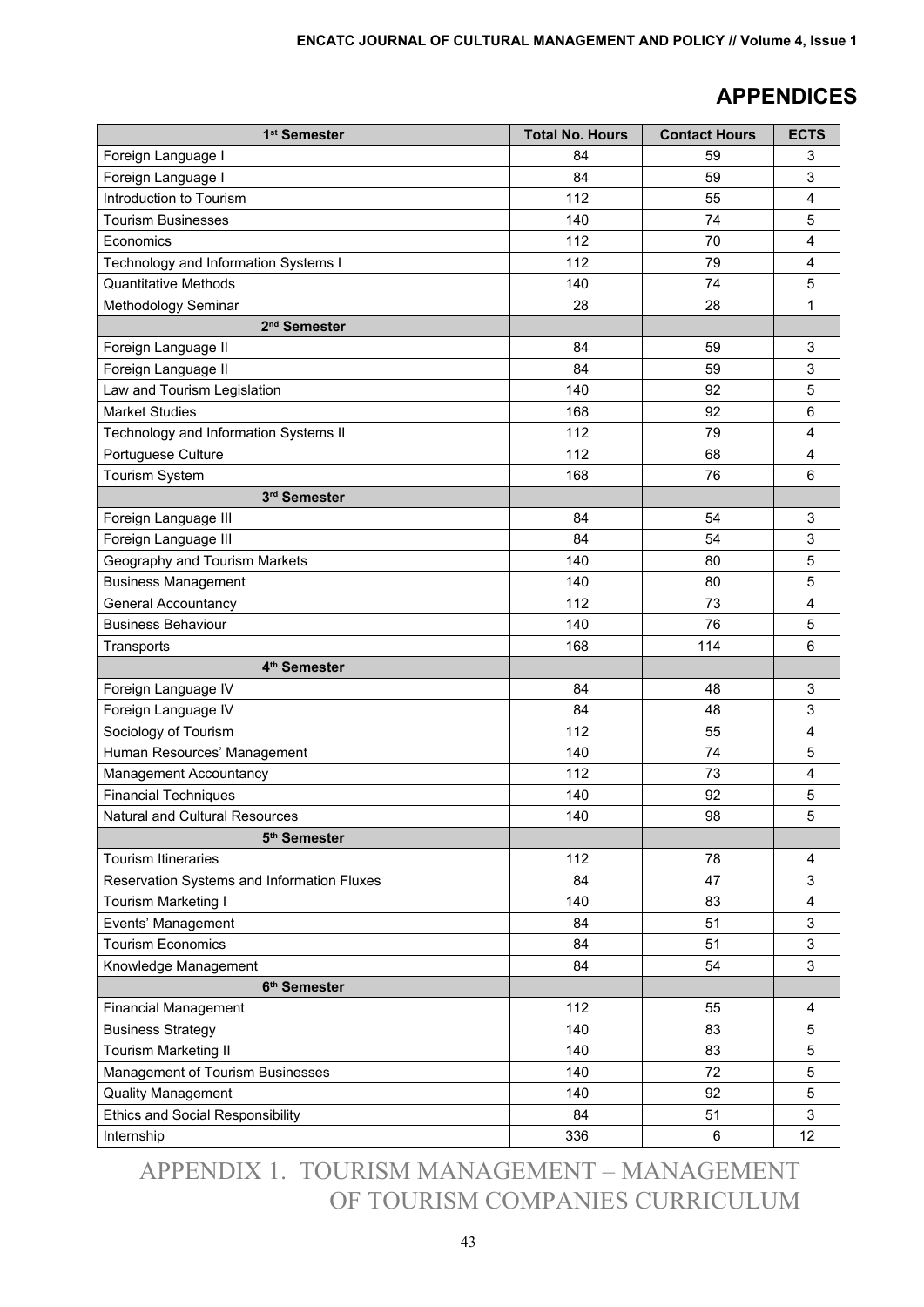| 1 <sup>st</sup> Semester                       | <b>Total No. Hours</b> | <b>Contact Hours</b> | <b>ECTS</b>             |
|------------------------------------------------|------------------------|----------------------|-------------------------|
| Foreign Language I                             | 84                     | 59                   | 3                       |
| Foreign Language I                             | 84                     | 59                   | 3                       |
| Introduction to Tourism                        | 112                    | 55                   | 4                       |
| <b>Tourism Businesses</b>                      | 140                    | 74                   | 5                       |
| Economics                                      | 112                    | 70                   | 4                       |
| Technology and Information Systems I           | 112                    | 79                   | 4                       |
| <b>Quantitative Methods</b>                    | 140                    | 74                   | 5                       |
| Methodology Seminar                            | 28                     | 28                   | 1                       |
| 2 <sup>nd</sup> Semester                       |                        |                      |                         |
| Foreign Language II                            | 84                     | 59                   | 3                       |
| Foreign Language II                            | 84                     | 59                   | 3                       |
| Law and Tourism Legislation                    | 140                    | 92                   | 5                       |
| <b>Market Studies</b>                          | 168                    | 92                   | 6                       |
| Technology and Information Systems II          | 112                    | 79                   | 4                       |
| Portuguese Culture                             | 112                    | 68                   | $\overline{\mathbf{4}}$ |
| Tourism System                                 | 168                    | 76                   | 6                       |
| 3rd Semester                                   |                        |                      |                         |
| Foreign Language III                           | 84                     | 59                   | 3                       |
| Foreign Language III                           | 84                     | 59                   | 3                       |
| Tourism Geography I                            | 140                    | 92                   | 5                       |
| <b>Business Management</b>                     | 140                    | 72                   | 5                       |
| Sociology of Tourism                           | 112                    | 55                   | 4                       |
| Geographic Information Systems                 | 112                    | 71                   | 4                       |
| Transports                                     | 168                    | 114                  | 6                       |
| 4 <sup>th</sup> Semester                       |                        |                      |                         |
| Foreign Language IV                            | 84                     | 49                   | 3                       |
| Foreign Language IV                            | 84                     | 49                   | 3                       |
| Tourism and Development                        | 168                    | 94                   | $\,6$                   |
| Tourism Geography II                           | 140                    | 92                   | 5                       |
| Tourism Planning I                             | 140                    | 96                   | 5                       |
| <b>Tourism Entertainment</b>                   | 84                     | 51                   | 3                       |
| Natural and Cultural Resources                 | 140                    | 98                   | 5                       |
| 5 <sup>th</sup> Semester                       |                        |                      |                         |
| Tourism Planning II                            | 140                    | 96                   | 5                       |
| <b>Tourism Itineraries</b>                     | 112                    | 78                   | $\overline{4}$          |
| <b>Tourism Economics</b>                       | 84                     | 51                   | 3                       |
| Tourism Marketing I                            | 140                    | 47                   | 5                       |
| Knowledge Management                           | 84                     | 47                   | 3                       |
| Reservation Systems and Information Fluxes     | 84                     | 47                   | 3                       |
| 6 <sup>th</sup> Semester                       |                        |                      |                         |
| Tourism and the Environment                    | 84                     | 51                   | 3                       |
| Innovation and Development of Tourism Products | 168                    | 105                  | 6                       |
| Management of Tourism Businesses               | 140                    | 72                   | 5                       |
| <b>Ethics and Social Responsibility</b>        | 84                     | 51                   | 3                       |
| Tourism Marketing II                           | 140                    | 83                   | 5                       |
| Events' Management                             | 84                     | 51                   | 3                       |
| Internship                                     | 336                    | 6                    | 12                      |

Appendix 2. Tourism Management – Management of Tourism Products Curriculum